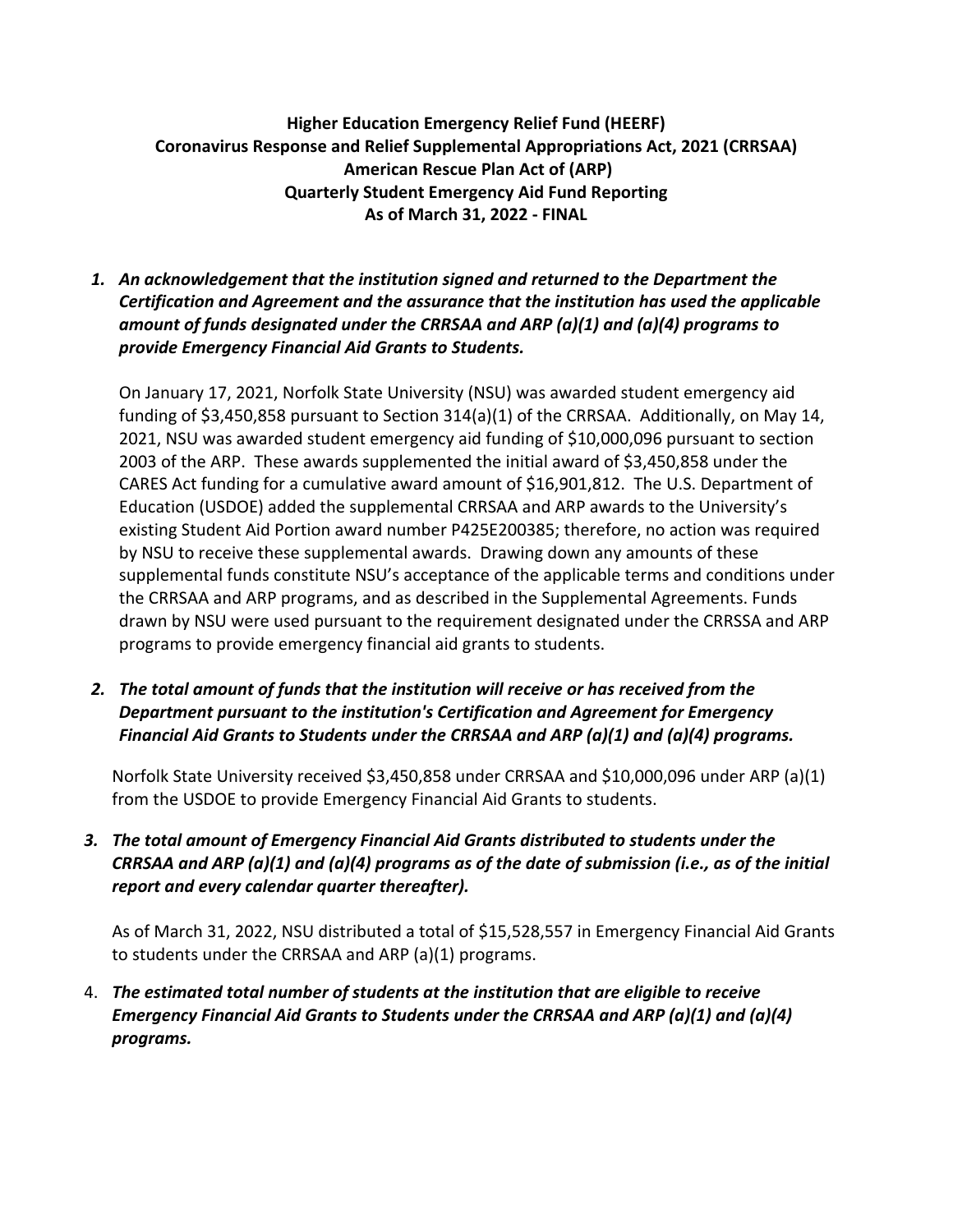The number of eligible students who received the Emergency Financial Aid Grants are as follows:

- 3,739 students in the Spring 2021 semester
- 5,130 students in the Fall 2021 semester
- 4,724 students In the Spring 2022 semester

## 5. *The total number of students who have received an Emergency Financial Aid Grant to students under the CRRSAA and ARP (a)(1) and (a)(4) programs.*

The total number of students who received the Emergency Financial Aid Grants are as follows:

- 3,739 students in the Spring 2021 semester
- 5,130 students in the Fall 2021 semester
- 4,724 students In the Spring 2022 semester

## 6. *The method(s) used by the institution to determine which students receive Emergency Financial Aid Grants and how much they would receive under the CRRSAA and ARP (a)(1) and (a)(4) programs..*

Students who were enrolled in the Spring 2021 semester at NSU and met the following criteria were considered for the Emergency Financial Aid Grants:

- Enrolled in a degree program
- Enrolled in at least a 3-hour course
- U.S Citizen or Eligible Non-Citizen
- 2020-21 FASFA on file with NSU that indicated the student met the citizenship requirements.

Additionally, CRRSAA requires institutions to prioritize students with exceptional need, such as students who receive Pell Grants. NSU defines exceptional need for the purpose of these funds based on two populations:

- Group 1 students who met the above criteria and had an Expected Family Contribution (EFC) from FAFSA less than \$5,712 received \$1,274.32.
- Group 2 students not in Group 1 who met the above criteria and had exceptional need based on the completion of the HEERF II grant survey received \$1,000.

Furthermore, for students who were enrolled during the Fall 2021 semester and/or the Spring 2022 semester, ARP requires that institutions to prioritize students with exceptional need, such as students who received Pell Grants or other types of exceptional need. NSU defined exceptional need for the purpose of these funds based upon two student populations for the both the Fall 2021 and Spring 2022 semesters:

• Group 1: Students eligible for need-based financial aid during the Fall 2021 semester received \$1,088 and \$1,186.45 in Spring 2022 semester.